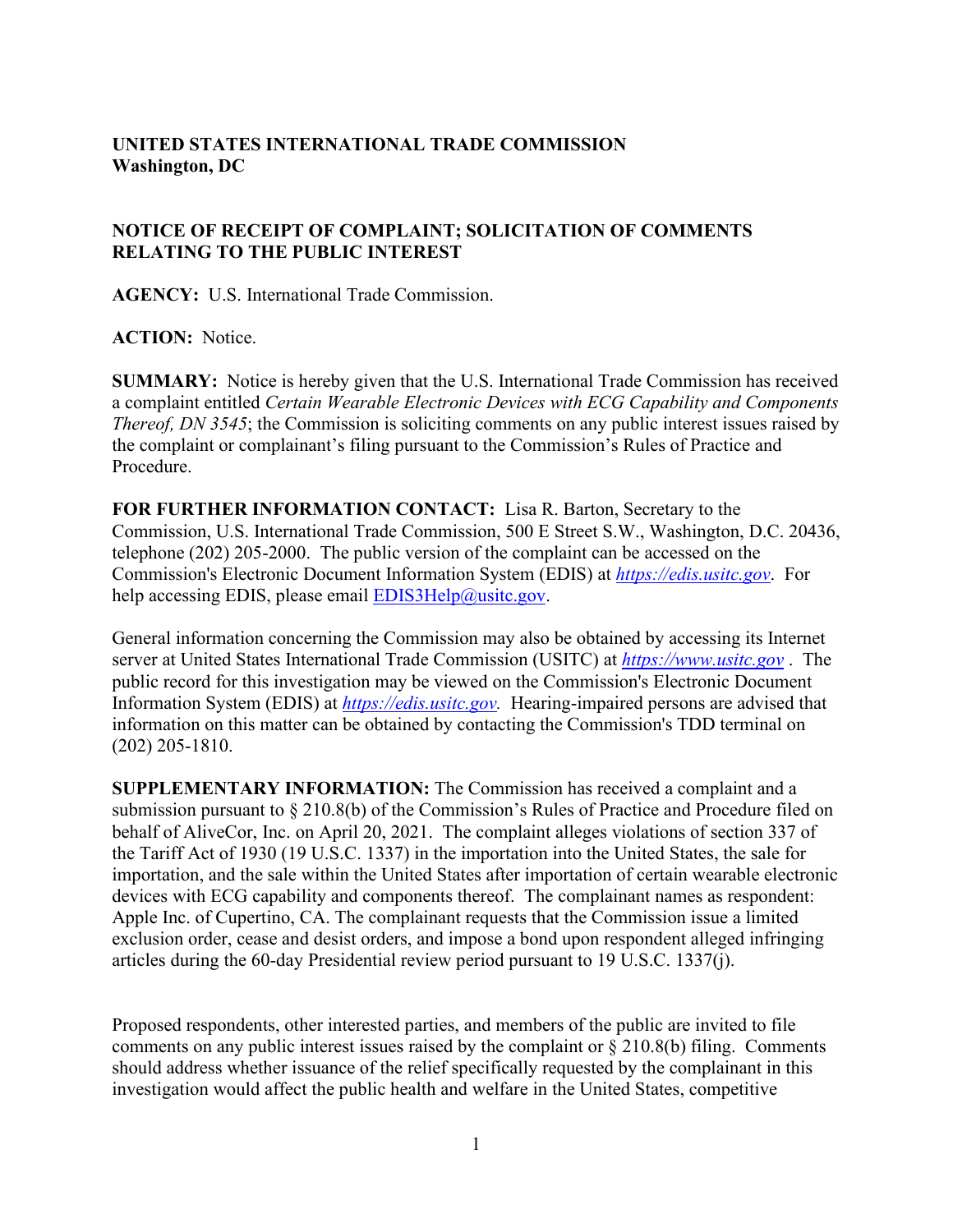conditions in the United States economy, the production of like or directly competitive articles in the United States, or United States consumers.

In particular, the Commission is interested in comments that:

- (i) explain how the articles potentially subject to the requested remedial orders are used in the United States;
- (ii) identify any public health, safety, or welfare concerns in the United States relating to the requested remedial orders;
- (iii) identify like or directly competitive articles that complainant, its licensees, or third parties make in the United States which could replace the subject articles if they were to be excluded;
- (iv) indicate whether complainant, complainant's licensees, and/or third party suppliers have the capacity to replace the volume of articles potentially subject to the requested exclusion order and/or a cease and desist order within a commercially reasonable time; and
- (v) explain how the requested remedial orders would impact United States consumers.

Written submissions on the public interest must be filed no later than by close of business, eight calendar days after the date of publication of this notice in the Federal Register. There will be further opportunities for comment on the public interest after the issuance of any final initial determination in this investigation. Any written submissions on other issues must also be filed by no later than the close of business, eight calendar days after publication of this notice in the Federal Register. Complainant may file replies to any written submissions no later than three calendar days after the date on which any initial submissions were due. No other submissions will be accepted, unless requested by the Commission. Any submissions and replies filed in response to this Notice are limited to five (5) pages in length, inclusive of attachments.

Persons filing written submissions must file the original document electronically on or before the deadlines stated above. Submissions should refer to the docket number ("Docket No. 3545") in a prominent place on the cover page and/or the first page. (*See* Handbook for Electronic Filing Procedures, **Electronic Filing Procedures**<sup>[1](#page-1-0)</sup>). Please note the Secretary's Office will accept only electronic filings during this time. Filings must be made through the Commission's Electronic Document Information System (EDIS, *[https://edis.usitc.gov](https://edis.usitc.gov/)*.) No in-person paper-based filings or paper copies of any electronic filings will be accepted until further notice. Persons with questions regarding filing should contact the Secretary at **EDIS3Help@usitc.gov**.

<span id="page-1-0"></span><sup>1</sup> Handbook for Electronic Filing Procedures: *[https://www.usitc.gov/documents/handbook\\_on\\_filing\\_procedures.pdf](https://www.usitc.gov/documents/handbook_on_filing_procedures.pdf)*